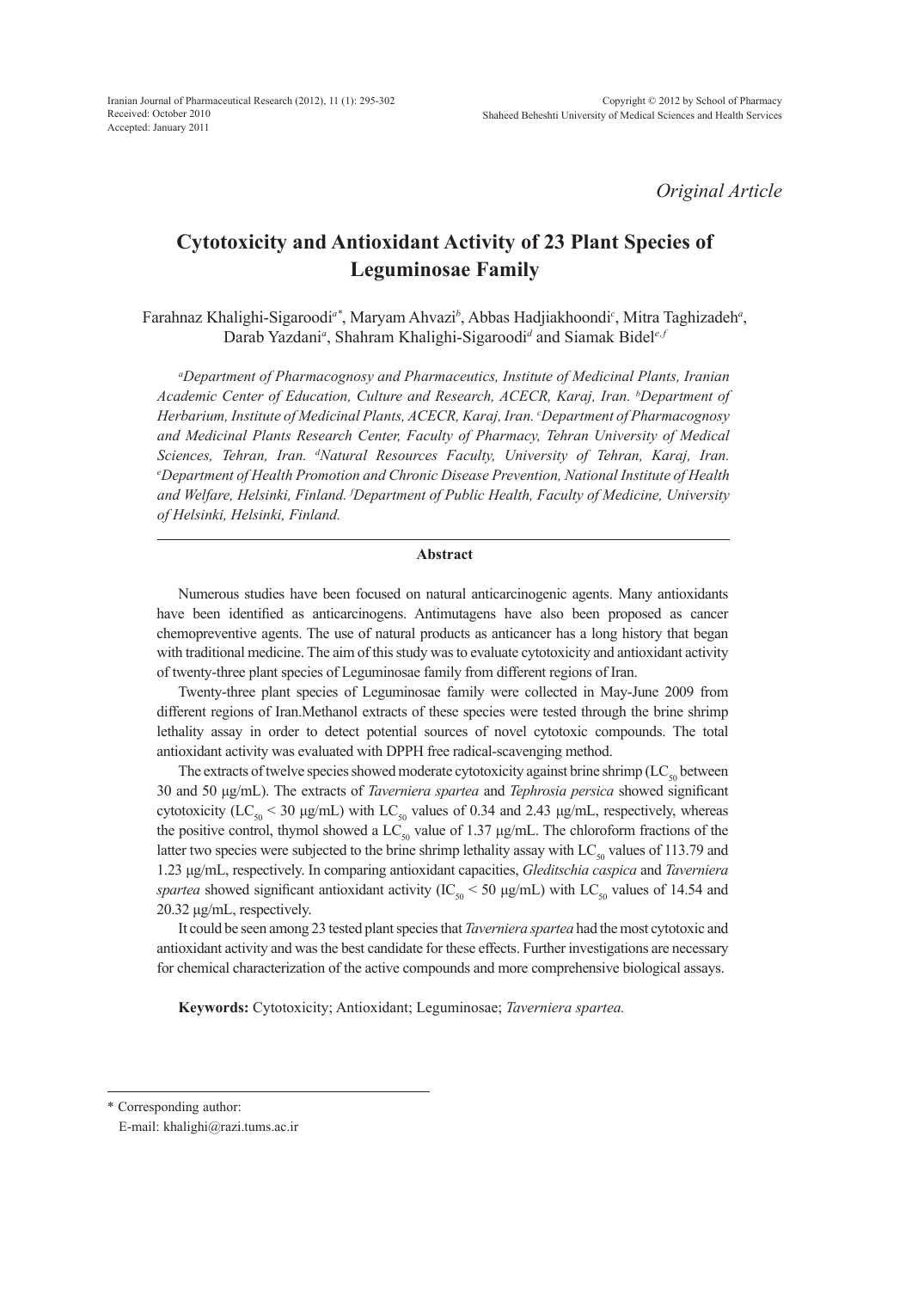## **Introduction**

Numerous studies have been focused on natural anticarcinogenic agents. Many antioxidants have been identified as anticarcinogens. Antimutagens have also been proposed as cancer chemopreventive agents. Therefore, the regular consumption of antimutagens can reduce genotoxic effects of mutagenic and carcinogenic factors (1, 2).

The use of natural products as anticancer has a long history that began with traditional medicine. Several drugs in chemotherapy were isolated from plant species or derived from a natural prototype. They include vinblastine, vincristine, taxanes, etoposide and teniposide, the semisynthetic derivatives of epipodophyllotoxin, camptothecin, irinotecan, and topotecan and several others. Over 50% of the drugs in clinical trials for anticancer activity were isolated from natural sources or were related to them (3).

The brine shrimp lethality assay is a general bioassay that seems to be capable of detecting a wide spectrum of bioactivity present in crude extracts. The commercial availability of inexpensive brine shrimp eggs, the low cost, the safety and ease of performing the assay, as well as no special technology requirement make this a very helpful bench-top tool for the phytochemistry laboratory. The lethality to brine shrimp is recommended as an effective prescreen to existing cytotoxicity and antitumor assays. A number of studies have established the use of the brine shrimp assay to screen plants commonly used as pesticides, anticancer, and with molluscicidal, larvicidal, fungicidal, and cytotoxic activity. Lastly, this assay has been used successfully to biomonitor the isolation of cytotoxic, antineoplastic, antimalarial, insecticidal, and antifeedant compounds from plants (4).

Antioxidants are usually added to foods to prevent the radical chain reactions of oxidation. They act through inhibiting the initiation and generation step leading to the termination of reaction and delay the oxidation process. However, synthetic antioxidants such as butylated hydroxyanisole and butylated hydroxy toluene are restricted because of their potential for toxic and carcinogenic effects. Therefore, there has been a significant interest to find natural antioxidants to replace the synthetic compounds in food applications and a growing tendency in consumer preferences for natural antioxidants, all of which has given more impetus to explore the natural sources of antioxidants (1).

The present study aims to provide data on the cytotoxic potential of 23 plant species of Leguminosae family from different regions of Iran on developing brine shrimp nauplii. The antioxidant activity of the species with potent cytotoxicity effects have been evaluated using the spectrophotometric 1,1-diphenyl-2 picrylhydrazyl (DPPH) free radical-scavenging method.

### **Experimental**

## *Plant material*

Twenty-three plant species of Leguminosae family were collected in May-June 2009 from different regions of Iran. The plant species were identified and voucher specimens have been deposited at Institute of Medicinal Plants Herbarium (IMPH) (Table 1). The plant parts were air-dried under the shade and ground using a laboratory mill and a kitchen blender.

*Preparation of the crude extracts and fractions*

The shade-dried powdered plant samples (20 g) were extracted with methanol in soxhlet apparatus for 12 h. The methanol extracts were concentrated using rotary vacuum distillation below 50° C under reduced pressure to get the crude extracts (Table 1) (5).

Among the screened extracts, anyone showing potent activity against the brine shrimp was resuspended in water and partitioned with  $chloroform$  (CHCl<sub>3</sub>) to separate less polar, waterinsoluble compounds (5).

# *Toxicity testing against the brine shrimp Hatching shrimp*

Brine shrimp was obtained from Salt Creek, Inc. (Salt Lake City, UT 84104, USA). Brine shrimp eggs, *Artemia salina* Leach, were hatched in artificial seawater prepared through dissolving 38 g of sea salt in 1 L of distilled water. After 48 h of incubation at room temperature (27-29°C),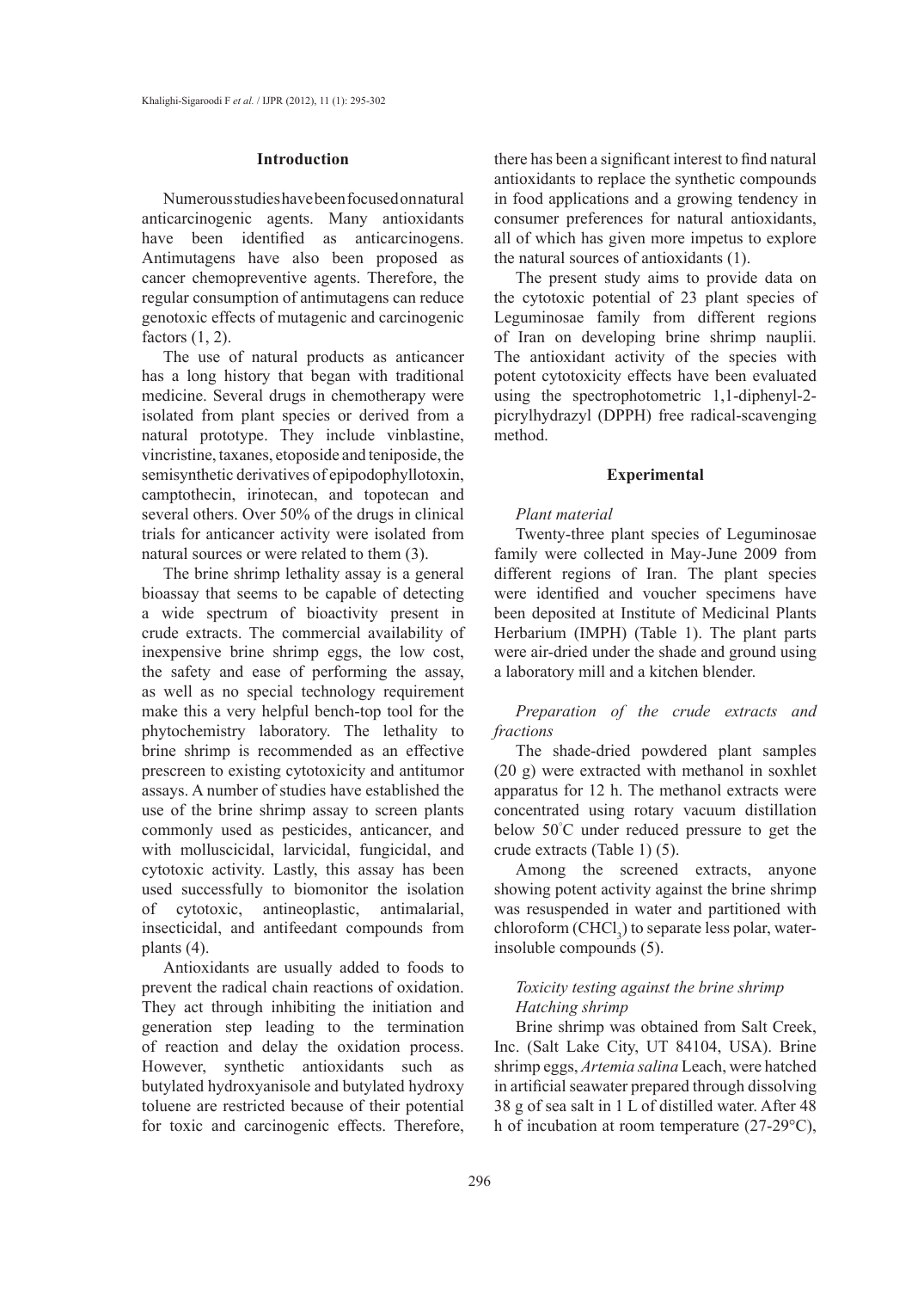**Table 1.** List of plant species collected from different regions of Iran and yields of the methanol extracts.

|                | No Plant species voucher no.                                                    | Time of<br>collection | Area of collection                                                      | Part used              | <b>Yield</b><br>$(\%w/w)$ |
|----------------|---------------------------------------------------------------------------------|-----------------------|-------------------------------------------------------------------------|------------------------|---------------------------|
| 1              | Astragalus squarrosus Bunge (IMPH <sup>a</sup> 611)                             | May 2009              | The road of Quhin to Loshan, Qazvin province                            | Aerial parts           | 24                        |
| $\overline{c}$ | Caesalpinia gilliesii (Hook.) D.Dietr.<br>(IMPH 610)                            | May 2009              | Chabahar, Sistan and Baloochestan province                              | Aerial parts           | 12                        |
| 3              | Crotalaria burhia Buch.-Ham. ex Benth.<br>(IMPH 612)                            | May 2009              | The road of Chabahar to Baris, Sistan and<br>Baloochestan province      | <b>Stems</b>           | 10                        |
| 4              | Gleditschia caspica Desf. (IMPH 613)                                            | May 2009              | Chaparpardzaman, The road of Zibakenar to<br>Golshan, Gilan province    | Leaves,<br>Fruits      | 32                        |
| 5              | Glycyrrhiza glabra L. var. glabra L.<br>(IMPH 614)                              | June 2009             | The road of Moshkan to Kashan, Esfahan<br>province                      | Aerial parts           | 34                        |
| 6              | Glycyrrhiza glabra L. var. glandulifera<br>(Waldst. and Kit.) Boiss. (IMPH 615) | June 2009             | The road of Esafahan to Naiin, Esfahan<br>province                      | Aerial parts           | 24.5                      |
| 7              | Indigofera articulata Gouan. (IMPH 616)                                         | May 2009              | Tis, The road of Chabahar to Baris, Sistan and<br>Baloochestan province | Aerial parts           | 20                        |
| 8              | Indigofera intricata Boiss. (IMPH 617)                                          | June 2009             | Bandar Abbas, Hormozgan province                                        | Aerial parts           | 13.5                      |
| 9              | Lathyrus annus L. (IMPH 618)                                                    | May 2009              | Galangoodeh, Bandar Anzali, Gilan province                              | Aerial parts           | 18.5                      |
| 10             | Lathyrus sativus var. stenophyllus Boiss.<br>(IMPH 619)                         | May 2009              | Galangoodeh, Bandar Anzali, Gilan province                              | Aerial parts           | 30                        |
| 11             | Lotus corniculatus L. subsp. corniculatus<br>(IMPH 620)                         | May 2009              | Bandar Anzali, Gilan province                                           | Aerial parts           | 16.9                      |
| 12             | Medicago rigidula (L.) All. (IMPH 621)                                          | May 2009              | Hashtgerd, Tehran province                                              | Leaves,<br>Fruits      | 13.5                      |
| 13             | Melilotus indicus (L.) All. (IMPH 622)                                          | May 2009              | Talesh mahalleh, Gilan province                                         | Aerial parts,<br>Roots | 19                        |
| 14             | Onobrychis altissima Grossh. (IMPH 623)                                         | May 2009              | Mehrshahr, Tehran province                                              | Aerial parts           | 17.8                      |
| 15             | Sophora alopecuroides L. (IMPH 624)                                             | June 2009             | The road of Natanz to Moorcheh khort, Esfahan<br>province               | Aerial parts           | 29                        |
| 16             | Sophora pachycarpa C.A. Mey. (IMPH 625)                                         | June 2009             | Natanz, Esfahan province                                                | Aerial parts           | 22.5                      |
| 17             | Taverniera cuneifolia Arn. (IMPH 626)                                           | June 2009             | Chooj, The road of Bandar Abbas to Minab,<br>Hormozgan province         | Leaves,<br>Flowers     | 20                        |
| 18             | Taverniera spartea DC. (IMPH 627)                                               | June 2009             | The road of Bandar Abbas to Minab,<br>Hormozgan province                | Stem                   | 26                        |
| 19             | Tephrosia persica Boiss. (IMPH 628)                                             | June 2009             | The road of Bandar Abbas to Minab,<br>Hormozgan province                | Aerial parts           | 19                        |
| 20             | Trifolium campestre Schreb. (IMPH 629)                                          | May 2009              | Golshan, Bandar Anzali, Gilan province                                  | Leaves,<br>Flowers     | 13.1                      |
| 21             | Trifolium repens L. (IMPH 630)                                                  | May 2009              | Galangoodeh, Bandar Anzali, Gilan province                              | Aerial parts           | 21                        |
| 22             | Trigonella spruneriana Boiss. (IMPH 631)                                        | May 2009              | The road of Quhin to Loshan, Qazvin province                            | Aerial parts           | 10                        |
| 23             | Vicia peregrina L. var. peregrine (IMPH 632)                                    | May 2009              | The road of Quhin to Loshan, Qazvin province                            | Aerial parts           | 23.5                      |

. a Institute of Medicinal Plants Herbarium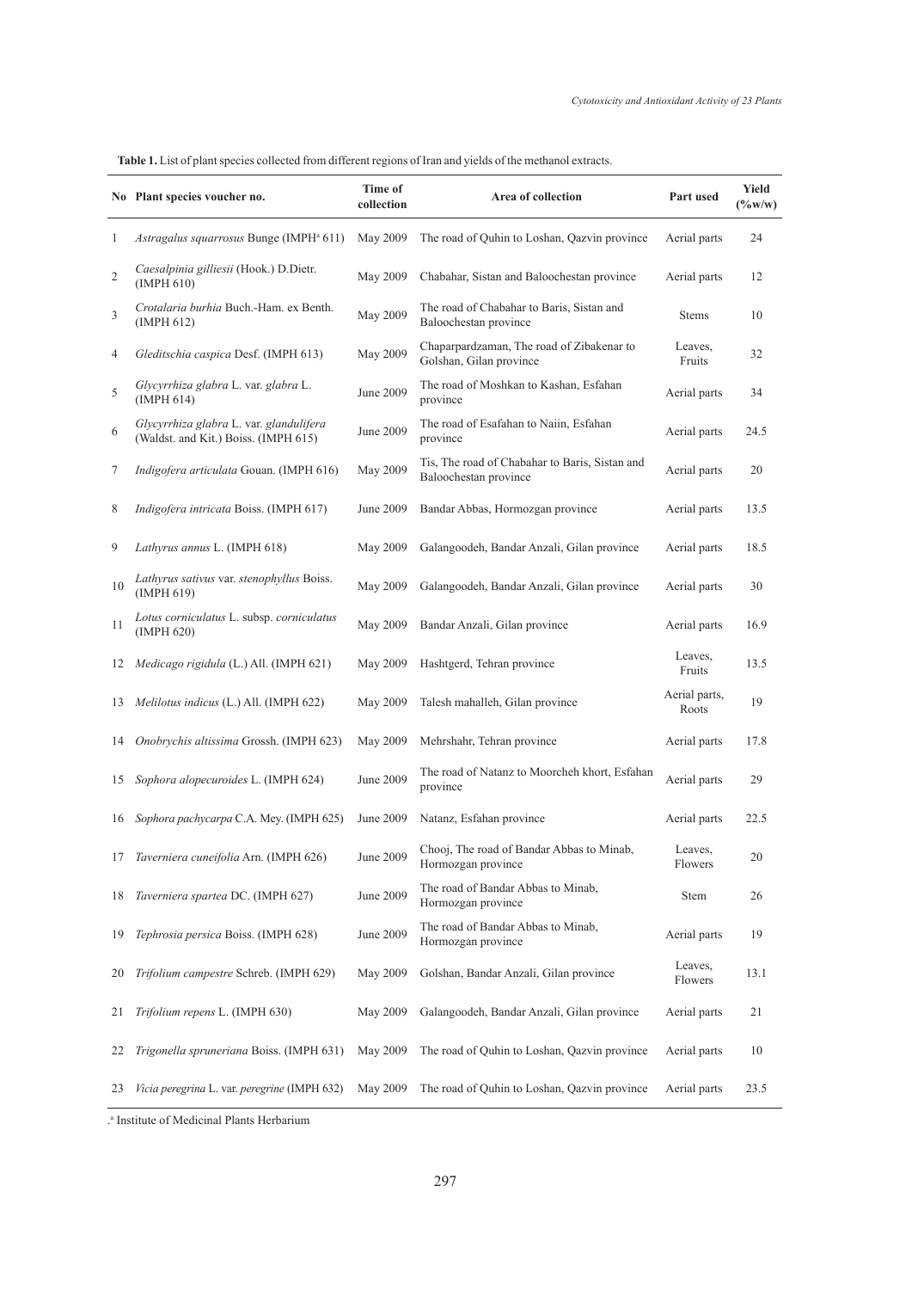the larvae (nauplii) were attracted to one side of the vessel with a light source and collected with pipette. Nauplii were separated from eggs through being aliquoted three times in small beakers containing seawater (6).

## *Brine shrimp assay*

The bioactivity of the extracts was monitored with the brine shrimp lethality assay (7); 50 mg of methanol extracts were exactly measured and dissolved in 10 mL of DMSO to get a concentration of 5 mg/mL. From the stock solutions, different volumes were placed in 22 different vials making the volume up to 5 mL by the NaCl solution. The final concentration of the samples in the vials became 0.1, 0.2, 0.3, 0.4, 0.5, 1, 2, 5, to 140 µg/mL (ppm), respectively. Serial dilutions were made in triplicate (8).

Ten brine shrimp nauplii were then placed in each vial. Both positive (thymol) (9, 10) and negative (seawater containing DMSO) control assays were carried out in order to verify the susceptibility of *Artemia* under the assay conditions employed. For the negative control test of each vial, one vial containing the same volume of DMSO plus seawater up to 5 mL was used. After 24 h of incubation, the vials were observed using a magnifying glass and the numbers of survivors in each vial were counted and noted (8). In cases where control deaths occurred, the data was corrected using Abbott's formula  $(\% deaths = [(test - control)]$ control]  $\times$  100) described by Rasoanaivo and Ratsimamanga-Urverg (11). The  $LC_{50}$  values were determined from the 24 h counts. In cases where data were insufficient for this technique, the dose-response data were transformed into a straight line by means of a logit transformation; the  $LC_{50}$  values were derived from the bestfit line obtained by linear regression analysis (7). The extract or isolated compounds were considered bioactive when  $LC_{50}$  value was lower than 30  $\mu$ g/mL (6).

*Radical scavenging activity using DPPH method*

The DPPH radical-scavenging activity of the nine plants with  $LC_{50}$  value lower than 40 µg/mL was determined using the method proposed by Afolayan *et al*. A solution of 0.135

mM DPPH in methanol was prepared and 1.5 mL of this solution was mixed with 1.5 mL of the extract in methanol containing  $2-1000 \mu g$ / mL concentration of the extract. The reaction mixture was vortexed completely and left in the dark at room temperature for 30 min. The absorbance of the mixture was measured through spectrophotometry at the 517 nm. These tests were carried out in triplicate and ascorbic acid was used as the reference (12).

Lower absorbance of the reaction mixture indicates higher DPPH° scavenging activity. DPPH° scavenging activity was calculated using the following formula: DPPH° scavenging activity  $(\%) = [1 - (S - SB)/(C - CB)] \times 100\%,$ where S, SB, C and CB were the absorbances of the sample, the blank sample (1.5 mL of methanol plus 1.5 mL of sample at different concentrations), the control (1.5 mL of DPPH° solution plus 1.5 mL of methanol), and the blank control (methanol), respectively (13).

A percent inhibition versus the concentration curve was plotted and the concentration of the sample required for 50% inhibition was determined and expressed as  $IC_{50}$  value (14).

## *Statistical analysis*

All the experimental results were as mean  $\pm$ SD of three parallel measurements. The data was entered into a Microsoft Excel<sup>®</sup> database and analyzed using SPSS (version 15.0). The  $LC_{50}$  and  $IC_{50}$  values were obtained by the linear regression analysis. Extracts giving  $LC_{50}$  values lower than 30 µg/mL were considered to be cytotoxic. The extracts with  $IC_{50}$  values lower than 50 µg/mL showed antioxidant activity.

# **Results and Discussion**

## *Yield of plant extracts*

The percent yield of crude extracts following the removal of solvent using a rotary evaporator, were 10% for *Crotalaria burhia* and *Trigonella spruneriana* to 34% for *Glycyrrhiza glabra* var. *glabra* (Table 1).

## *Cytotoxicity of plant extracts*

Results of the toxicity of the extracts against brine shrimp ( $LC_{50}$  values) are shown in Table 2. A total of 23 methanol extracts were tested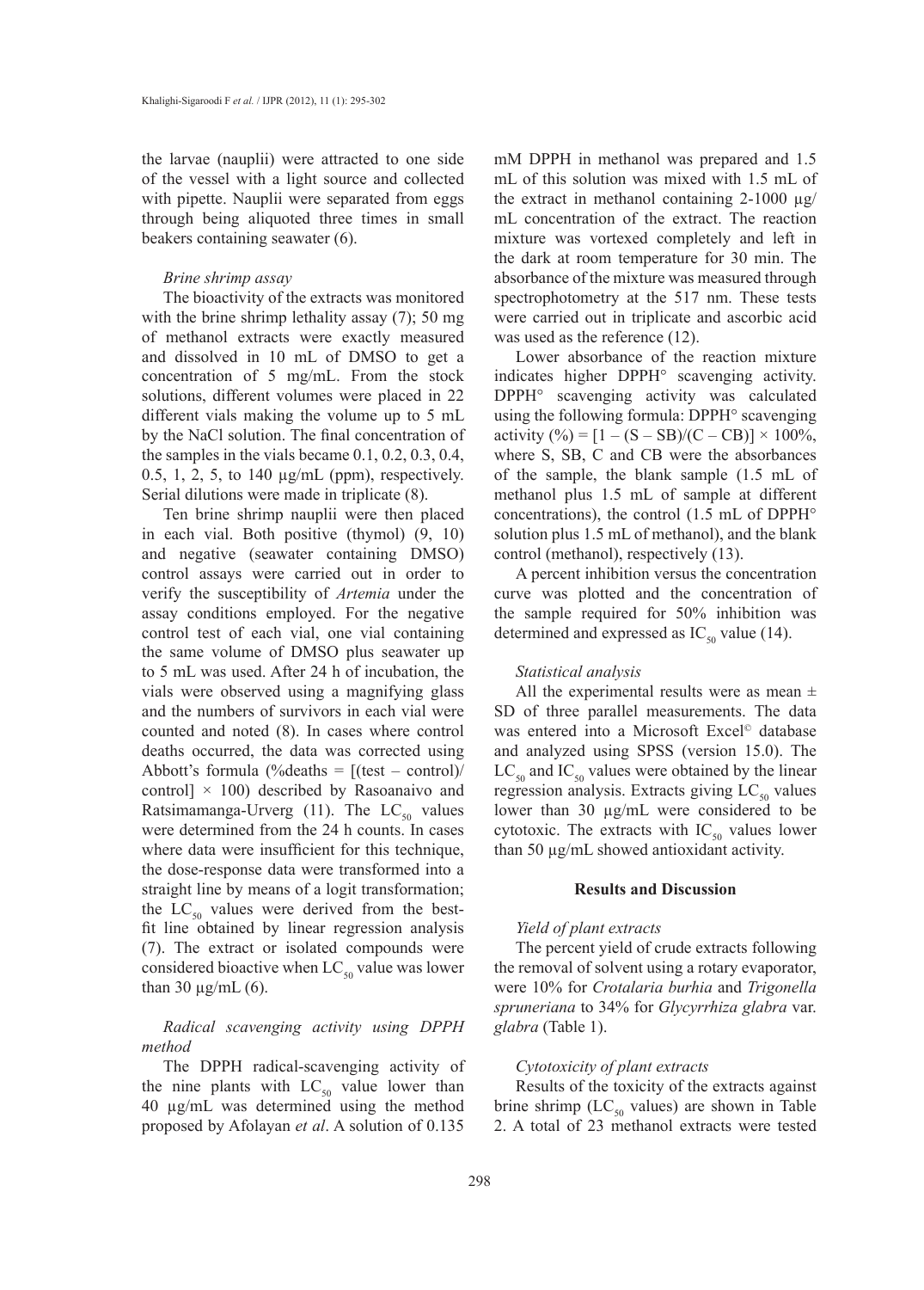| No.          | <b>Plant species</b>                   | Solvent    | $LC_{50}$ value (µg/mL) <sup>a</sup> |
|--------------|----------------------------------------|------------|--------------------------------------|
| $\mathbf{1}$ | Astragalus squarrosus                  | Methanol   | $54.91 \pm 0.38$                     |
| 2            | Caesalpinia gilliesii                  | Methanol   | $36.67 \pm 0.59$                     |
| 3            | Crotalaria burhia                      | Methanol   | $44.45 \pm 0.39$                     |
| 4            | Gleditschia caspica                    | Methanol   | $37.10 \pm 0.16$                     |
| 5            | Glycyrrhiza glabra var. glabra         | Methanol   | $50.41 \pm 0.73$                     |
| 6            | Glycyrrhiza glabra var. glandulifera   | Methanol   | $44.51 \pm 0.48$                     |
| 7            | Indigofera articulata                  | Methanol   | $42.43 \pm 0.23$                     |
| 8            | Indigofera intricata                   | Methanol   | $44.08 \pm 0.45$                     |
| 9            | Lathyrus annus                         | Methanol   | > 90                                 |
| 10           | Lathyrus sativus var. stenophyllus     | Methanol   | $45.42 \pm 0.31$                     |
| 11           | Lotus corniculatus subsp. corniculatus | Methanol   | $32.00 \pm 0.14$                     |
| 12           | Medicago rigidula                      | Methanol   | $35.48 \pm 0.17$                     |
| 13           | Melilotus indicus                      | Methanol   | $72.52 \pm 0.80$                     |
| 14           | Onobrychis altissima                   | Methanol   | $51.38 \pm 0.89$                     |
| 15           | Sophora alopecuroides                  | Methanol   | $73.11 \pm 1.20$                     |
| 16           | Sophora pachycarpa                     | Methanol   | $56.73 \pm 0.55$                     |
| 17           | Taverniera cuneifolia                  | Methanol   | $39.39 \pm 0.55$                     |
| 18           | Taverniera spartea                     | Methanol   | $0.34 \pm 0.01$                      |
| 19           | Taverniera spartea                     | Chloroform | $113.79 \pm 1.43$                    |
| 20           | Tephrosia persica                      | Methanol   | $2.43 \pm 0.03$                      |
| 21           | Tephrosia persica                      | Chloroform | $1.23 \pm 0.03$                      |
| 22           | Trifolium campestre                    | Methanol   | $32.97 \pm 0.17$                     |
| 23           | Trifolium repens                       | Methanol   | $36.35 \pm 0.59$                     |
| 24           | Trigonella spruneriana                 | Methanol   | $52.41 \pm 1.24$                     |
| 25           | Vicia peregrina var. peregrina         | Methanol   | $92.58 \pm 1.07$                     |
| 26           | Thymolb                                | ÷,         | $1.37 \pm 0.005$                     |

**Table 2.** Brine shrimp lethality assay results of extracts or fractions of 23 plant species of the Leguminosae family.

<sup>a</sup> All values are the means of three measurements  $\pm$  SD. <sup>b</sup>Positive control.

for their toxicity against the brine shrimp using the brine shrimp lethality assay. The extracts of *Taverniera spartea* and *Tephrosia persica* showed significant cytotoxicity against brine shrimp ( $LC_{50}$  < 30  $\mu$ g/mL) with  $LC_{50}$  values of 0.34 and 2.43 μg/mL, respectively, whereas the positive control, thymol, showed a  $LC_{50}$ value of 1.37 μg/mL. Chloroform fraction of these two species (*Taverniera spartea* and *Tephrosia persica*) represented different cytotoxicity against the brine shrimp with  $LC_{50}$ values of 113.79 and 1.23 μg/mL, respectively. These results suggested that the total extract of *Taverniera spartea* was more cytotoxic than its less polar fraction. But in the case of *Tephrosia persica*, chloroform fraction had cytotoxic effect as well as total methanol extract (Table 2).

The extracts of twelve species including *Caesalpinia gilliesii*, *Crotalaria burhia*, *Gleditschia caspica*, *Glycyrrhiza glabra* var. *glandulifera*, *Indigofera articulata*, *Indigofera intricata*, *Lathyrus sativus* var. *stenophyllus*, *Lotus corniculatus* subsp. *Corniculatus*, *Medicago rigidula*, *Taverniera cuneifolia*, *Trifolium campestre* and *Trifolium repens* presented moderate cytotoxicity  $(LC_{50}$  between 30 and 50 μg/mL) against the brine shrimp. The extracts of *Lathyrus annus* and *Vicia peregrina* var. *peregrina* did not show any significant cytotoxicity (LC<sub>50</sub> > 90  $\mu$ g/mL) (Table 2). Since in most cases the toxicity is associated with pharmacological properties, it was deduced that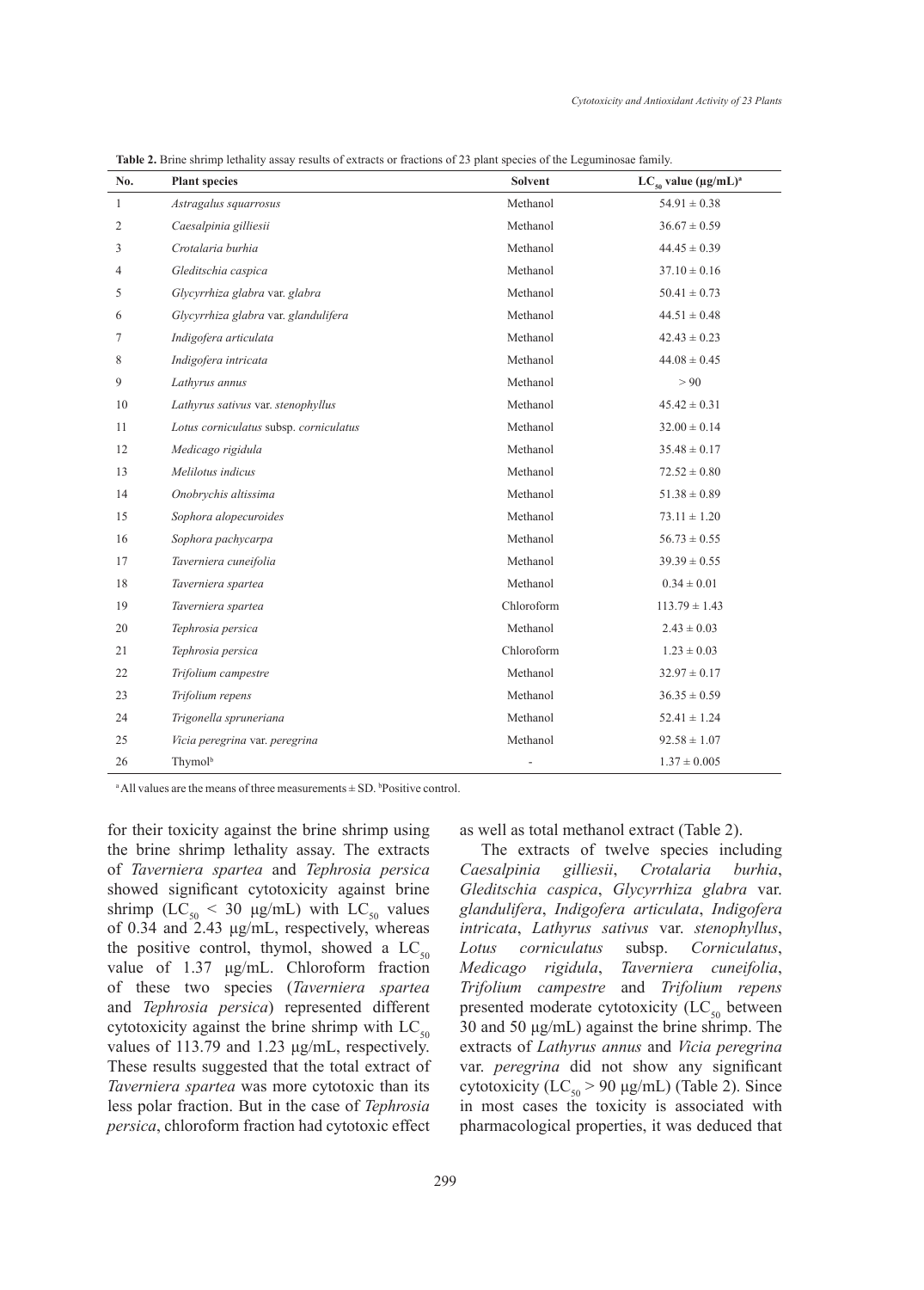|     | 50                                     | $\sim$                                            |                                      |
|-----|----------------------------------------|---------------------------------------------------|--------------------------------------|
| No. | <b>Plant species</b>                   | Brine shrimp assay $LC_{\epsilon_0} (\mu g/mL)^a$ | DPPH assay $IC_{\rm so}(\mu g/mL)^a$ |
| 1   | Medicago rigidula                      | $35.48 \pm 0.17$                                  | $423.13 \pm 0.05$                    |
| 2   | Caesalpinia gilliesii                  | $36.67 \pm 0.59$                                  | $205.41 \pm 0.04$                    |
| 3   | Trifolium repens                       | $36.35 \pm 0.59$                                  | $180.78 \pm 0.13$                    |
| 4   | Tephrosia persica                      | $2.43 \pm 0.03$                                   | $117.46 \pm 0.09$                    |
| 5   | Trifolium campestre                    | $32.97 \pm 0.17$                                  | $71.88 \pm 0.04$                     |
| 6   | Lotus corniculatus subsp. corniculatus | $32.00 \pm 0.14$                                  | $70.95 \pm 0.01$                     |
| 7   | Taverniera cuneifolia                  | $39.39 \pm 0.55$                                  | $56.29 \pm 0.02$                     |
| 8   | Taverniera spartea                     | $0.34 \pm 0.01$                                   | $20.32 \pm 0.01$                     |
| 9   | Gleditschia caspica                    | $37.10 \pm 0.16$                                  | $14.54 \pm 0.01$                     |
| 10  | Thymolb                                | $1.37 \pm 0.005$                                  |                                      |
| 11  | Ascorbic acid <sup>b</sup>             |                                                   | $8.22 \pm 0.001$                     |

**Table 3.** IC<sub>50</sub> values related to the DPPH assays of extracts with brine shrimp lethality assay LC<sub>50</sub> value less than 40 µg/mL.

<sup>a</sup> All values are the means of three measurements  $\pm$  SD. <sup>b</sup>Positive control.

the extracts of *Taverniera spartea* and *Tephrosia persica* had the best bioactivity.

## *Antioxidant activity of the plant extracts*

 $IC_{50}$  values of DPPH percent scavenging activity of extracts and  $LC_{50}$  value of brine shrimp assay are given in Table 3, as calculated from the percent inhibition versus the concentration of extract curves. *Gleditschia caspica* and *Taverniera spartea* showed significant antioxidant activity (IC<sub>50</sub> < 50 µg/mL) with IC<sub>50</sub> values of 14.54 and 20.32 μg/mL, respectively, whereas the positive control, ascorbic acid, showed an IC<sub>50</sub> value of 8.22  $\mu$ g/mL. Five species including *Taverniera cuneifolia*, *Lotus corniculatus* subsp. *corniculatus*, *Trifolium campestre*, *Tephrosia persica* and *Trifolium repens* presented moderate antioxidant activity (IC<sub>50</sub> between 50 and 200  $\mu$ g/mL). Two species including *Caesalpinia gilliesii* and *Medicago rigidula* represented the highest  $IC_{50}$  value (205.41 and 423.13 μg/mL, respectively).

Cancer is a big challenge in the world as the suitable remedy is very expensive and even impossible in some cases. Many scientists are now engaged to find a potent remedy for cancer through the discovery of new and effective chemotherapeutic agents from plants and other sources (8).

A number of studies have reported the antioxidant or cytotoxic activity of some medicinal plants. For instance, 16 selected plants, which were collected from different localities of Yemen, have been evaluated for antimicrobial, antioxidant and cytotoxic activity and phytochemical screening (15). In another study, the cytotoxic potential of the different solvent extracts of the *Sapium baccatum* leaves, six column fractions of petroleum ether extract and three pure compounds have been determined by using brine shrimp lethality assay. The  $LC_{50}$ of all the tested samples were showed to be lethal to brine shrimp nauplii (16). Radical scavenging activity of the essential oils of *Zataria multiflora* from different parts of Iran has been determined. In the DPPH antioxidant assay, all samples exhibited a remarkable activity (IC<sub>50</sub> = 19.7  $\mu$ g/ mL) almost similar to BHT (IC<sub>50</sub> = 18.1  $\mu$ g/mL) (17). Bioassay screening of the essential oil and various extracts of *Heracleum persicum* fruits and rhizomes of *Zingiber officinale* have been studied using brine shrimp cytotoxicity assay (18). The extracts of *Alnus glutinosa*, *Fraxinus excelsior* and *Papaver rhoeas* have been screened for their antioxidant and antibacterial activity, as well as their general toxicity towards brine shrimps (19).

Brine shrimp lethality assay is a primary assay to detect cytotoxic property of plant extract and, further studies are required to establish the cytotoxicity of the plant extracts against human cancer cell lines. However, our results in this study may predict that which species of Leguminosae family will give better results on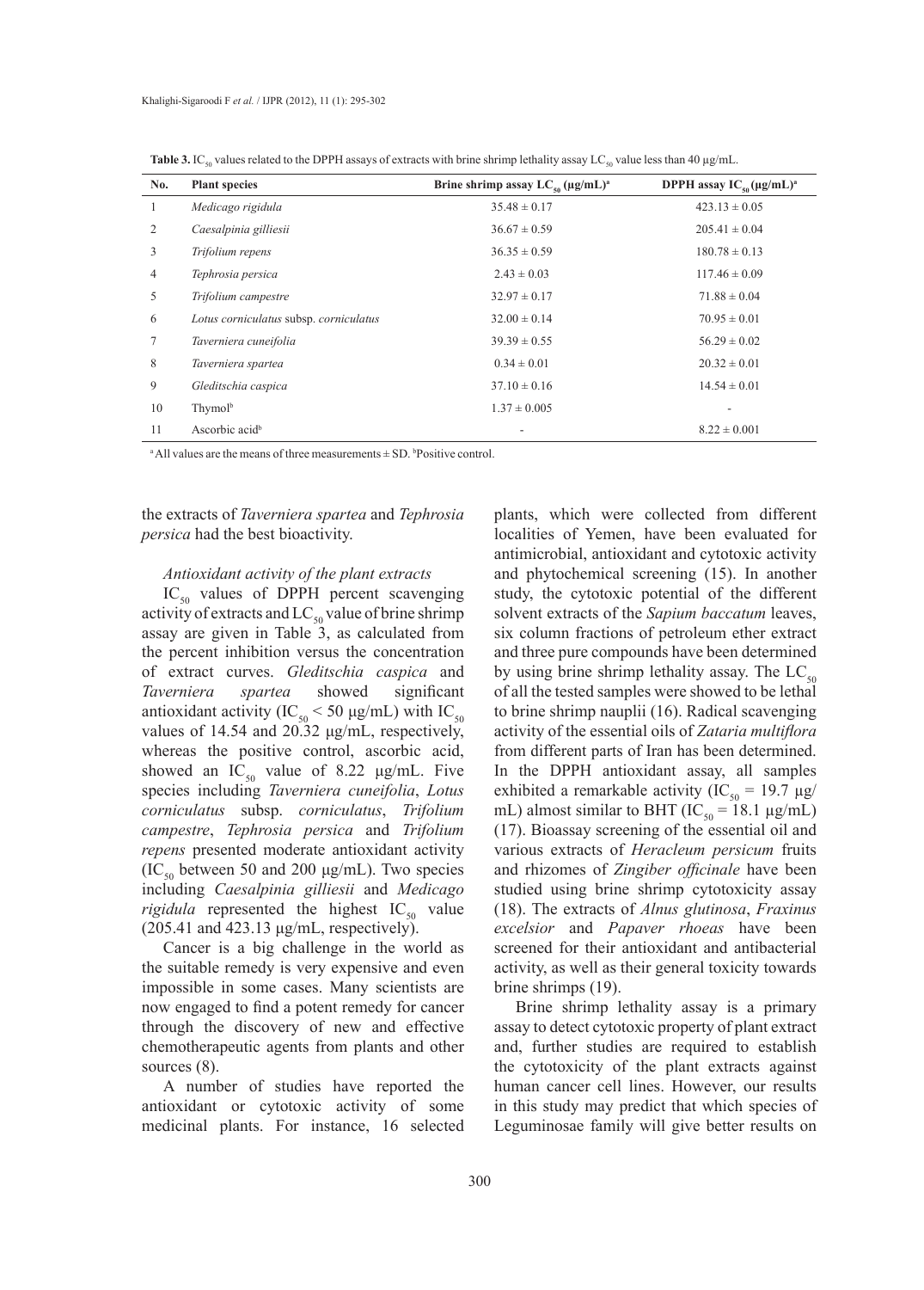potent cytotoxic properties. This is the first report on cytotoxicity screening of these twenty-three plant species of Leguminosae family from different regions of Iran. However, according to the criteria of the American National Cancer Institute, the  $LC_{50}$ limit to consider a crude extract promising for further purification is lower than 30  $\mu$ g/mL (20). Thus, only two species among 23 tested species of plants presented significant cytotoxicity against brine shrimp. The extracts of *Taverniera spartea* and *Tephrosia persica* could be considered as the potential sources of anticancer compounds.

Another mechanism of cancer prevention might be the radical scavenging of free radical oxygen and other species associated with cancer cell development. However, the results of radical scavenging activity with DPPH showed that two samples out the 9 tested samples were more active (*Gleditschia caspica* and *Taverniera spartea*;  $IC_{50}$  < 50  $\mu$ g/mL).

Among the 23 tested plant species, *Taverniera spartea* had the most cytotoxic and antioxidant activity and was the best candidate for these effects. Further investigations are necessary for the chemical characterization of the active compounds and more comprehensive biological assays.

## **Acknowledgment**

This work was supported by grants (713-11) from the Institute of Medicinal Plants, Iranian Academic Center for Education, Culture and Research (ACECR).

#### **References**

- (1) Jayaprakasha GK, Negi PS, Jena BS and Jagan Mohan Rao L. Antioxidant and antimutagenic activities of *Cinnamomum zeylanicum* fruit extracts. *J. Food Compost. Anal.* (2007) 20: 330-336.
- (2) Souri E, G Amin G, Dehmobed-Sharifabadi A, Nazifi A and Farsam H. Antioxidative activity of sixty plants from Iran. *Iranian J. Pharm. Res.* (2004) 3: 55-59.
- Costa-Lotufo LV, Hassan Khan MT, Ather A, Wilke DV, (3) Jimenez PC, Pessoa C, de Moraes MEA and de Moraes MO. Studies of the anticancer potential of plants used

in Bangladeshi folk medicine. *J. Ethnopharmacol.* (2005) 99: 21-30.

- Quignard ELJ, Pohlit AM, Nunomura SM, Pinto (4) ACS, dos Santos EVM, de Morais SKR, Alecrim AM, Pedroso ACS, Cyrino BRB, de Melo CS, Finney EK, Gomez EO, Souza KS, de Oliveira LCP, Don LC, e Silva LFR, Queiroz MMA, Henrique MC, dos Santos M, Pinto PS and Silva SG. Screening of plants found in Amazonas state for lethality towards brine shrimp. *Acta Amazon.* (2003) 33: 93-104.
- (5) Sokmen A. Antiviral and cytotoxic activities of extracts from the cell cultures and respective parts of some turkish medicinal plants. *Turk. J. Biol.* (2001) 25: 343-350.
- Wanyoike GN, Chhabra SC, Lang'at-Thoruwa CC and (6) Omarb SA. Brine shrimp toxicity and antiplasmodial activity of five Kenyan medicinal plants. *J. Ethnopharmacol.* (2004) 90(1): 129-133.
- Meyer BN, Ferrigni NR, Putnam JE, Jacobsen LB, (7) Nichols DE and McLaughlin JL. Brine shrimp: A convenient general bioassay for active plant constituents. *Planta Med.* (1982) 45: 31-34.
- Awal MA, Nahar A, Hossain MS, Bari MA, Rahman M (8) and Haque ME. Brine shrimp toxicity of leaf and seed extracts of *Cassia alata* Linn. and their antibacterial potency. *J. Med. Sci.* (2004) 4: 188-193.
- Alves TMA, Silva AF, Brandao M, Grandi TSM, (9) Samina EFA, Junior AS and Zani CL. Biological screening of Brazilian plants. *Mem. Inst. Oswaldo Cruz* (2000) 95: 367-373.
- Luna JdeS, dos Santos AF, de Lima MRF, de Omena (10) MC, de Mendonca FAC, Bieber LW and Sant'Ana AEG. A study of the larvicidal and molluscicidal activities of some medicinal plants from northeast Brazil. *J. Ethnopharmacol.* (2005) 97: 199-206.
- (11) Rasoanaivo P and Ratsimamanga-Urverg S. *Biological Evaluation of Plants with Reference to the Malagasy Flora.* Napreca, Madagascar (1993) 9-83.
- Afolayan AJ, Jimoh FO, Sofidiya MO, Koduru S and (12) Lewu FB. Medicinal potential of the root of *Arctotis arctotoides*. *Pharm. Biol.* (2007) 45: 486-493.
- $(13)$  Han J, Weng X and Bi K. Antioxidants from a Chinese medicinal herb-*Lithospermum erythrorhizon*. *Food Chem.* (2008) 106: 2-10.
- $(14)$  Coruh N, Sagdicoglu Celep AG and Ozgokce F. Antioxidant properties of *Prangos ferulacea* (L.) Lindl., *Chaerophyllum macropodum* Boiss. and *Heracleum persicum* Desf. from Apiaceae family used as food in Eastern Anatolia and their inhibitory effects on glutathione-S-transferase. *Food Chem.* (2007) 100: 1237-1242.
- Mothana RAA, Abdo SAA, Hasson S, Althawab FMN, (15) Alaghbari SAZ and Lindequist U. Antimicrobial, antioxidant and cytotoxic activities and phytochemical screening of some Yemeni medicinal plants. *eCAM* (2010) 7: 323-330.
- (16) Ahmed Y, Sohrab MdH, Al-Reza SM, Tareq FS, Hasan CM and Sattar MA. Antimicrobial and cytotoxic constituents from leaves of *Sapium baccatum*. *Food*